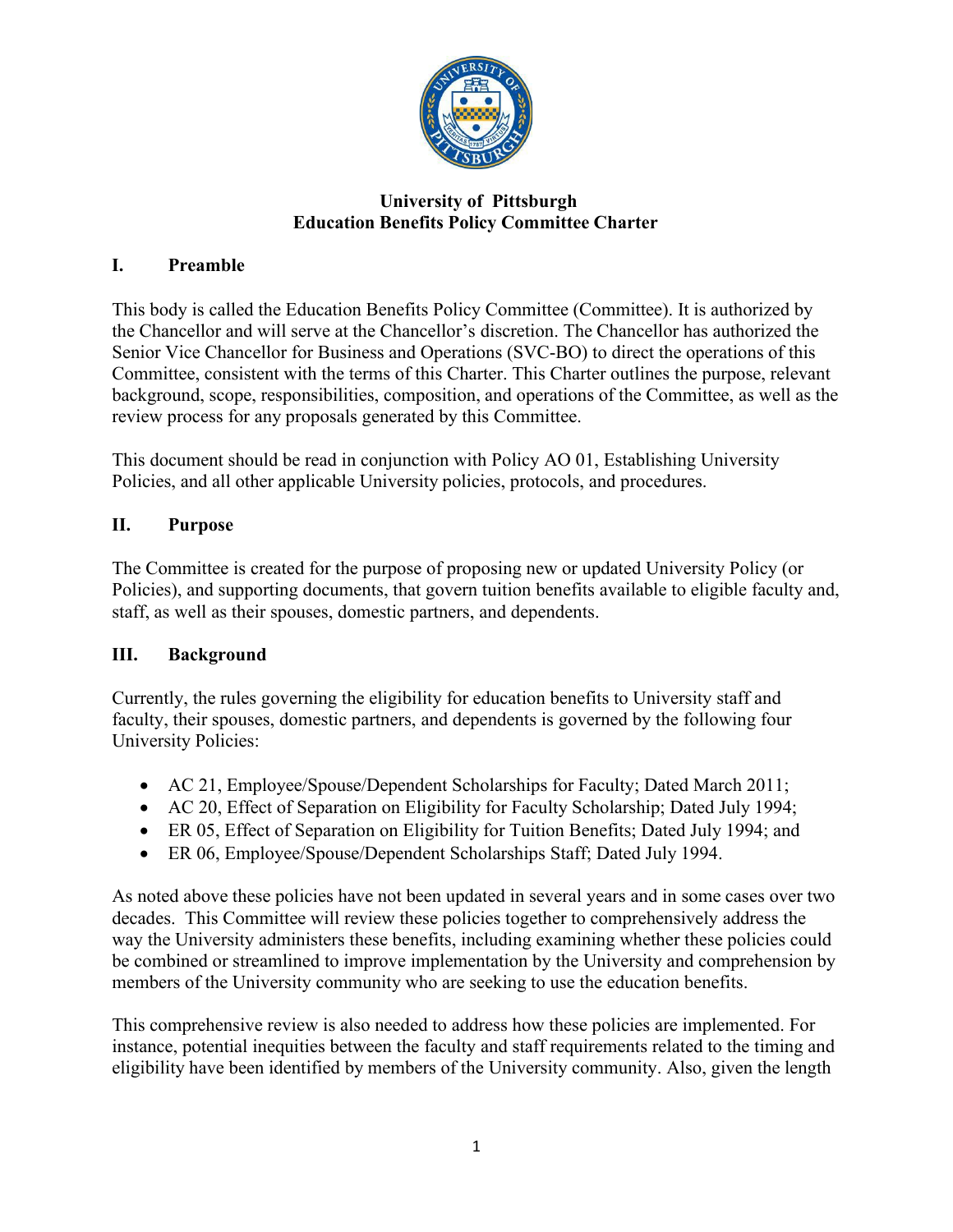of time since these policies were reviewed, it is now necessary to examine which programs are eligible for the benefit.

Finally, the University must comply with certain reporting requirements regarding its tuition remission. This comprehensive review will allow the University to identify more efficient methods by which it can comply with these requirements.

# **IV. Scope and Authority**

The Committee will recommend a revised or new University Policy (or Policies), and supplemental documents (e.g., guidelines and procedures), which will govern the education benefits offered by the University. In doing so, the Committee's deliberations must address the following topics:

- Procedures and Standards. Revise or develop procedures and standards associated with using the University education benefit in support of any new or updated Policy (or Policies), including those necessary to ensure compliance with relevant federal/state/local laws.
- Clarity. Ensure any new or updated Policy (or Policies), and any associated procedures and guidelines, describe the requirements and guidelines in a way that can be understood by the University community.
- Cost. Consider potential changes in cost of the education benefit to the institution given potential changes to eligibility.
- Recruitment and Retention. Consider the impact of proposed changes to the Policies may have in the University's recruitment and retention of employees.
- Eligible Programs. In consultation with Deans (or representatives), consider any potential limitation on the types of programs that can be eligible for the education benefit.
- Eligible Recipients. Develop criteria for a person to be considered eligible for the education benefit, and where possible, make that criteria consistent between faculty and staff including employees of the Medical Health Sciences Foundation.

# **V. Responsibilities**

As provided above, the Committee is created to propose a new or updated University Policy (or Policies), and its supplemental documents (e.g., guidelines and procedures), on the availability of education benefits. To perform this function, the Committee has the responsibility to:

- Review and consider current University policies, practices, and processes related to education benefits;
- Research and discuss best practices in higher education for education benefits, including a benchmarking of peer universities' respective policies;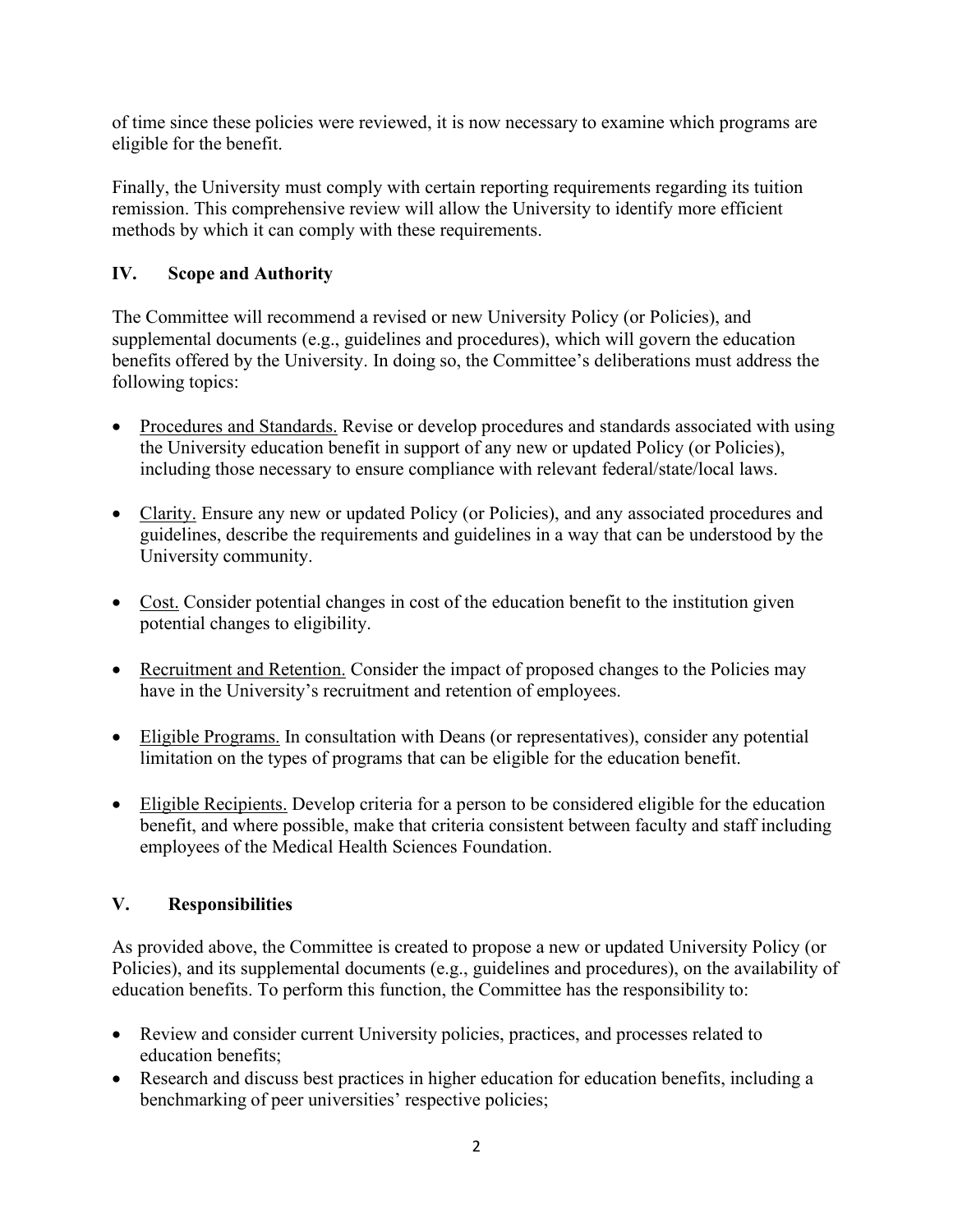- Consistent with the terms of this Charter, consult with University Deans (or their representatives) to ensure various school standards (e.g., degree requirements) are appropriately taken into consideration;
- Consult with PAE on the application of this policy to the Medical Health Sciences Foundation.
- Recommend a new or updated draft Policy (or Policies) for review pursuant to the process described in Section VIII below and consider feedback received during that review.
- Recommend a draft procedure (or procedures) needed for the effective and efficient implementation of the new or updated Policy (or Policies).

It is expected that the Committee will work in confidence to have full and frank discussion of all options. Individual members should maintain the deliberations of the Committee confidential and are expected to not discuss the content of the Committee's deliberations outside of the Committee, unless authorized to do so by the Committee. The broader community will have an opportunity to consider the Committee's proposals pursuant to the process described in Section VIII below.

## **VI. Composition**

This Committee, at the direction of the VC-HR, will be chaired by **John Kozar**, Assistant Vice Chancellor, University Benefits. The Committee will include the following members:

- 1. **Victoria Lancaster**, Assistant Vice Chancellor for Operational Excellence, Business and **Operations**
- 2. **Michaela Hardy**, Administrative Assistant, Benefits Department
- 3. **Ivy Pan**, Student Financial Services
- 4. **Amy Tuttle**, Director, Faculty Affairs, Office of the Provost
- 5. **Jennifer Seng**, Assistant Vice Chancellor & Deputy Chief Legal Officer
- 6. **Pamala Rikstad**, Staff Association Council and Senior Department Administrator, Department of Communication Science and Disorders
- 7. **Chris Bonneau**, Immediate Past President Faculty Senate and Professor of Political Science
- 8. **Linda Tashbook**, Chair, Faculty Senate Benefits and Welfare Committee
- 9. **Linda Renninger**, Payroll Director
- 10. **James Vesco**, Director, Tax Department
- 11. **Christian Stumpf,** Vice President, Student Affairs Johnstown Campus

**Anthony Graham**, Senior Policy Specialist, will help facilitate and support the Committee's work on behalf of the Office of Policy Development and Management.

### **VII. Operations**

The Committee will meet once per month or more frequently as circumstances dictate, until the work set forth above is complete. The Committee's proposed new or updated Policy (or